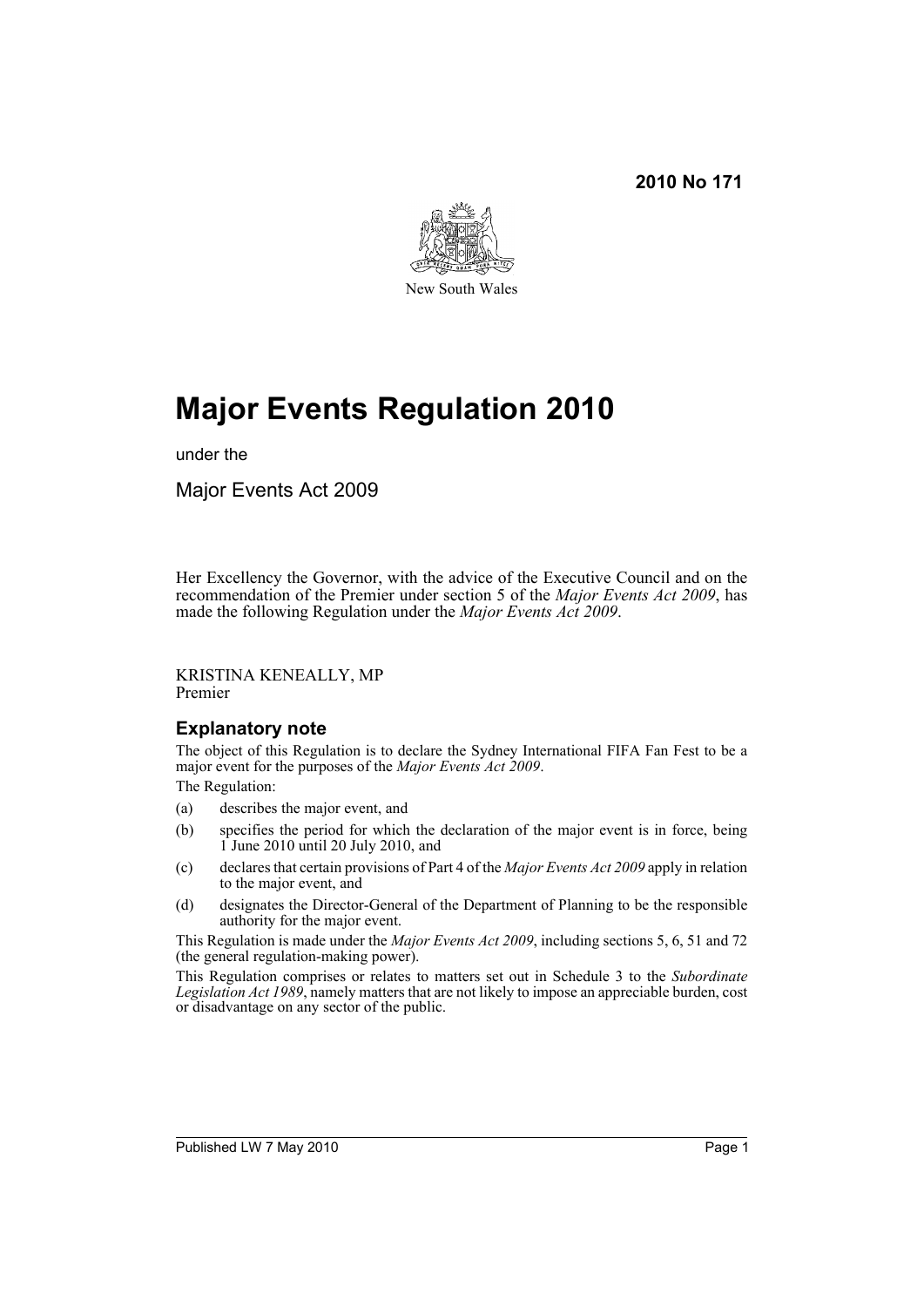### **2010 No 171**

Major Events Regulation 2010

## **Contents**

|        |                                           |                                                                                  | Page |
|--------|-------------------------------------------|----------------------------------------------------------------------------------|------|
| Part 1 | <b>Preliminary</b>                        |                                                                                  |      |
|        |                                           | Name of Regulation                                                               |      |
|        | 2                                         | Commencement                                                                     | 3    |
|        | 3                                         | Definition                                                                       | 3    |
| Part 2 | <b>Sydney International FIFA Fan Fest</b> |                                                                                  |      |
|        | 4                                         | Declaration of SIFFF as a major event                                            |      |
|        | 5.                                        | Director-General of Department of Planning is responsible<br>authority for SIFFF |      |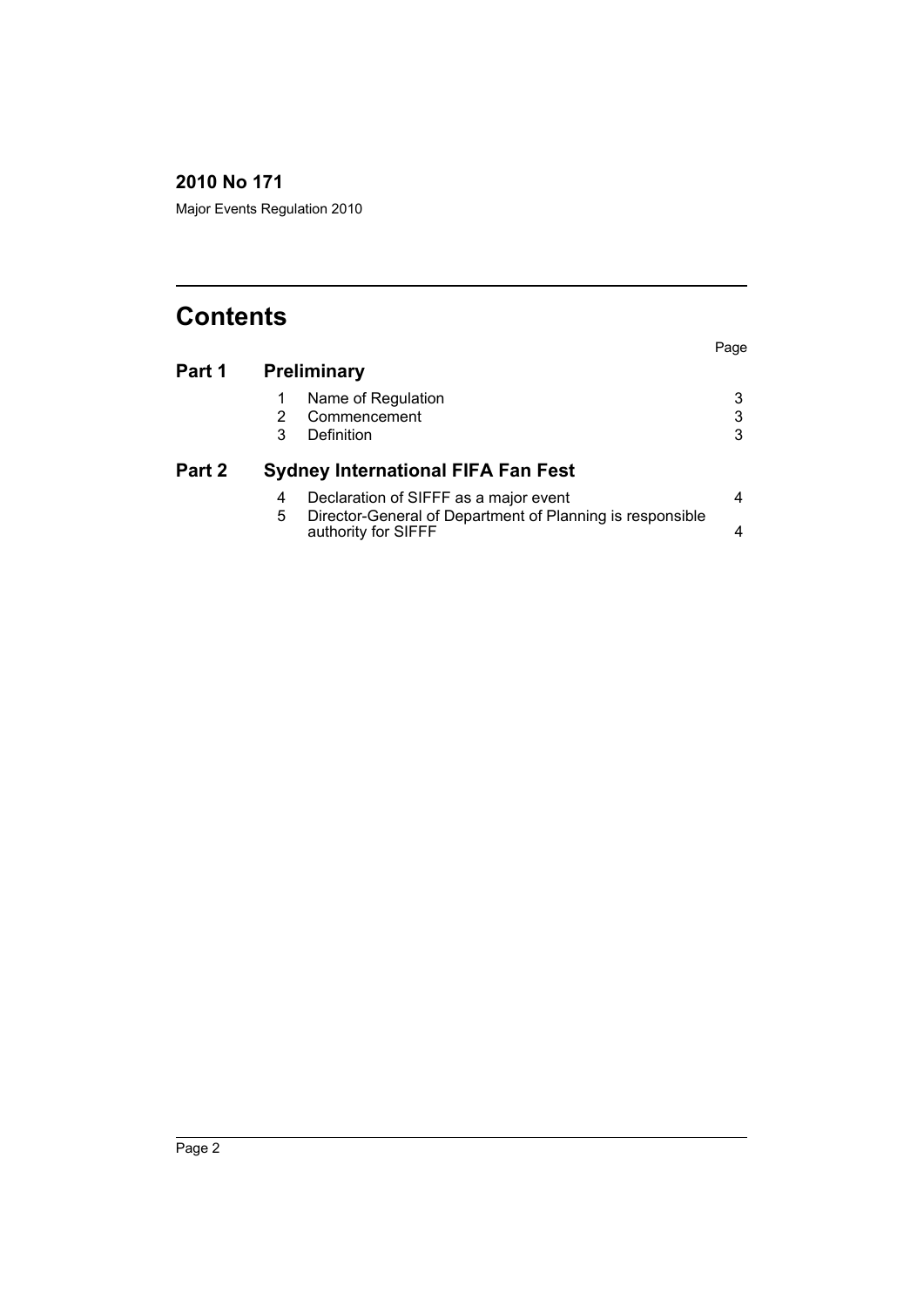Major Events Regulation 2010 Clause 1

Preliminary **Preliminary Part 1** 

#### **2010 No 171**

## **Major Events Regulation 2010**

under the

Major Events Act 2009

## <span id="page-2-1"></span><span id="page-2-0"></span>**Part 1 Preliminary**

#### **1 Name of Regulation**

This Regulation is the *Major Events Regulation 2010*.

#### <span id="page-2-2"></span>**2 Commencement**

This Regulation commences on the day on which it is published on the NSW legislation website.

#### <span id="page-2-3"></span>**3 Definition**

- (1) In this Regulation: *the Act* means the *Major Events Act 2009*.
- (2) Notes included in this Regulation do not form part of this Regulation.